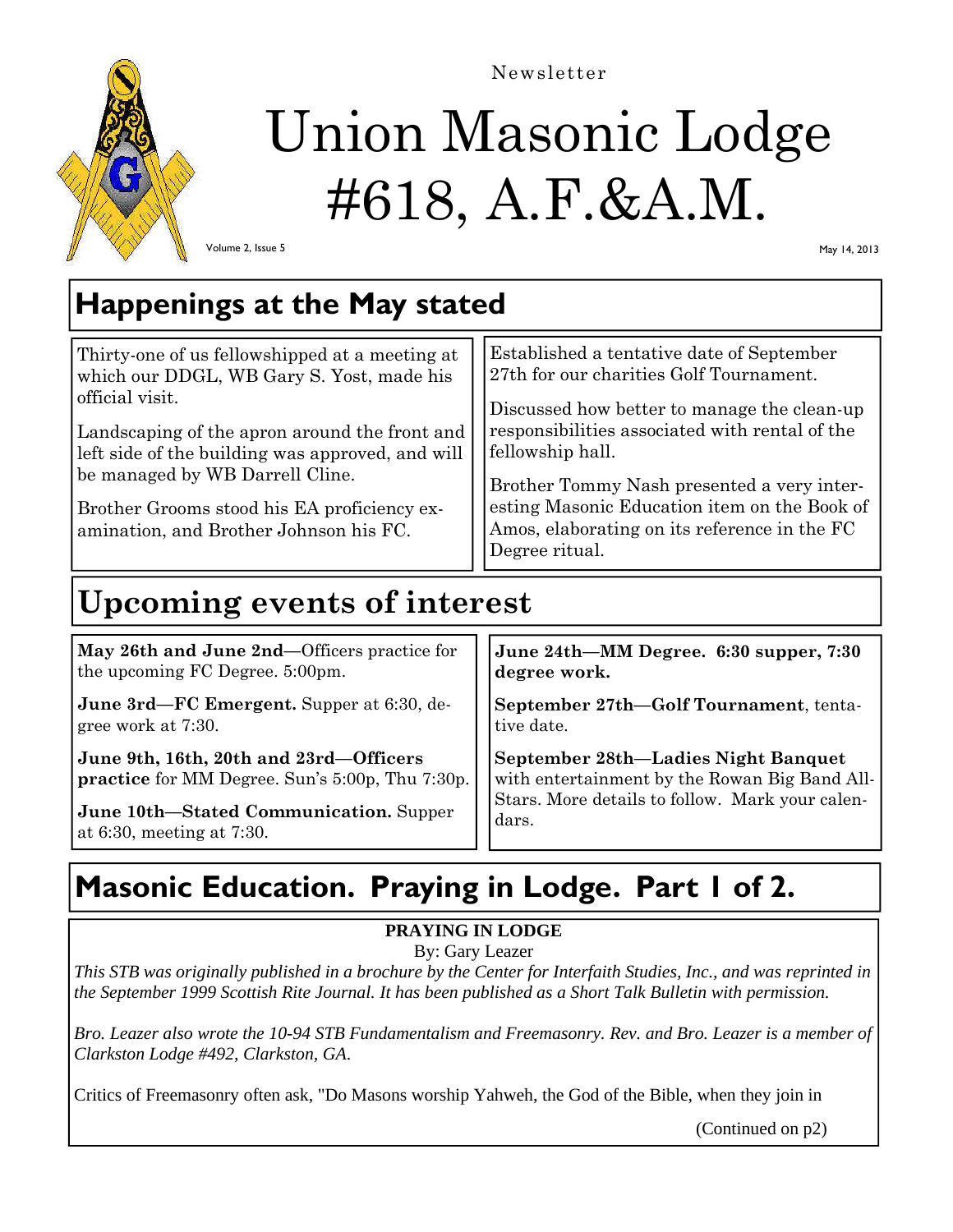### **May Birthdays (by age)**

| <b>AGE / BIRTH DATE REPORT</b><br>(sorted by age) | 65 05/04/1948 RICHARD D. TUCK-<br>ER | 59 05/31/1954 AMBROSE A.<br><b>PURSER</b> |
|---------------------------------------------------|--------------------------------------|-------------------------------------------|
| <b>Age Birth Date Name</b>                        | 65 05/06/1948 DAVID F. BARBEE        | 58 05/14/1955 CURTIS A. BELK              |
| 83 05/16/1930 JASON M. SALYER                     | 63 05/05/1950 MITCHELL A. EL-        | 38 05/10/1975 CHRISTOPHER R.              |
| 69 05/09/1944 OSCAR Y. HAR-                       | <b>LIOTT</b>                         | <b>WILEY</b>                              |
| <b>WARD</b>                                       | 63 05/14/1950 RONNIE L. SNEED        | 30 05/07/1983 DUSTIN S.                   |
| 66 05/24/1947 VICTOR J. GIAN-<br><b>GRANT</b>     | 61 05/31/1952 JON R. STEWART         | <b>GROOMS</b>                             |

### **June Birthdays (by age)**

**AGE / BIRTH DATE REPORT (sorted by age) Age Birth Date Name** 

80 06/17/1932 WILLIAM T. **JOHNSON** 

67 06/06/1945 CLAUDE H.

64 06/23/1948 RICHARD F. THORNBURG

HELMS

51 06/03/1961 ROBERT A. BUR-GESS JR

47 06/14/1965 JAMES W. BEN-NETT JR

46 06/24/1966 THOMAS B. HILL

26 06/30/1986 EDWARD C. DA-VIS IV

("Praying in Lodge" continued from p1.)

Masonic worship with Hindus, Moslems, and members of other faiths?" Let me begin by pointing out that this question suggests "worship" occurs in Lodge meetings. This question is intended to set a certain bias against Masonry before the question is seriously considered. Worship does not take place in Masonic Lodge meetings. Worship is the function of a religion. Thomas E. Hager, Past Grand Master of Masons in Tennessee, said in an April 22, 1994, letter to Baptist Press , the official press service for the Southern Baptist Convention, "Freemasonry is not a religion, nor is it a substitute for a religion." Earl D. Harris, Past Grand Master of Masons in Georgia, has clearly said, "We do not go to Lodge buildings to worship" *(Masonic Messenger,* July 1995, p. 34). Lodge meetings might be compared to business meetings held in some churches where minutes of the last meeting are read, bills are paid, and old and new business are addressed.

The question is a great example of a "circular argument." This logical fallacy begins with the conclusion: that Masonic meetings are worship services where men professing various faiths join together to worship a God other than "Yahweh, the God of the Bible." The argument simply travels around in circles until it comes back to its original statement, concluding that Masons worship a God other than Yahweh (or Jehovah).

#### **Praying in Lodge Meetings**

Prayers voiced in Lodge meetings do not make the meeting a worship service. If so, then sessions of the U.S. Congress would be "worship services" as a chaplain or invited clergy leads in prayer to open the session. Congress has been accused of many things, but never of holding worship services. If prayers make a meeting a worship service, the same criticism could be leveled against organizations such as the Lions Club, the Boy Scouts, and the VFW.

Until recent years, prayers were offered at high school ball games by clergy in the community. Courts have (Continued on p3)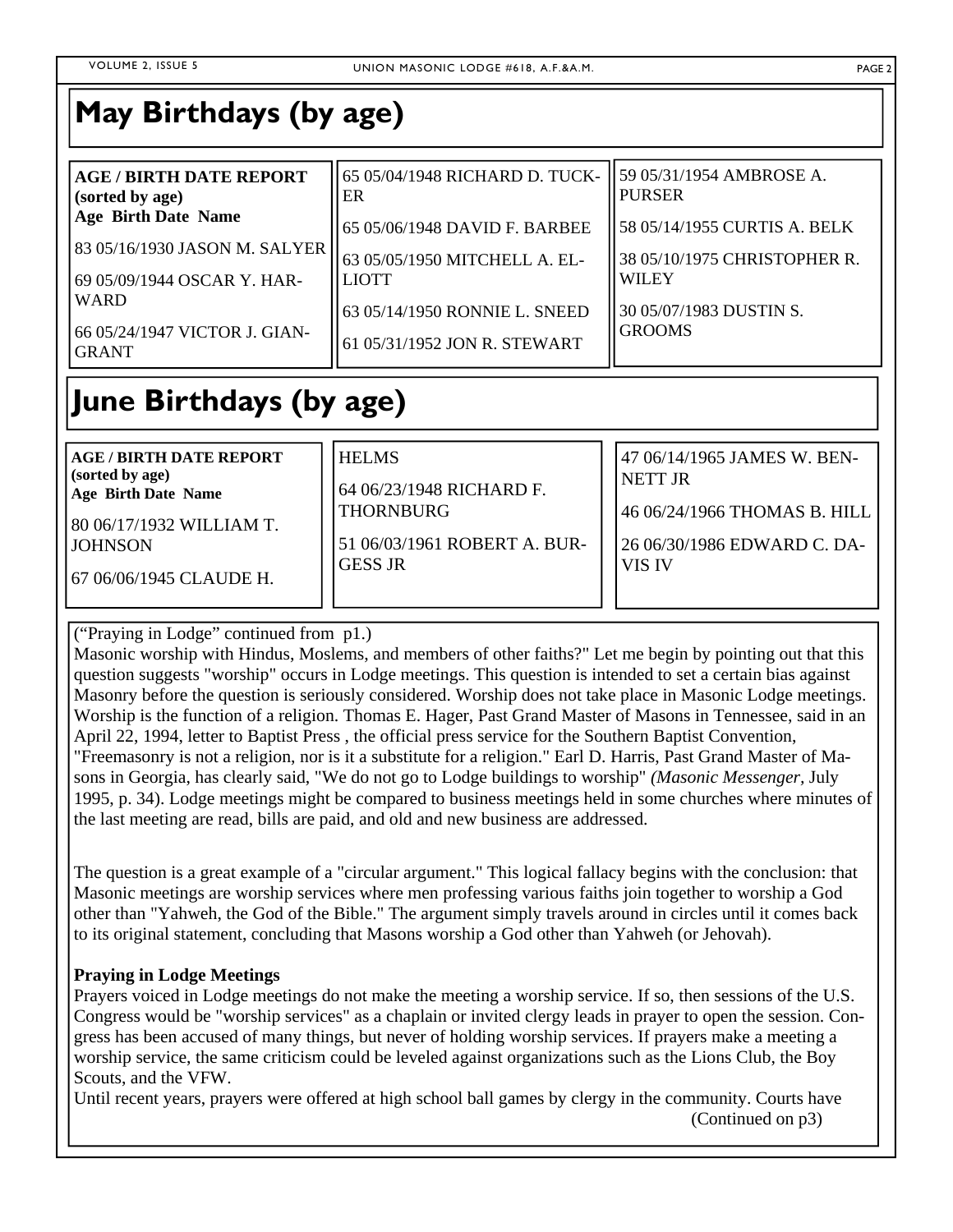#### ("Praying in Lodge" continued from p2.)

repeatedly ruled that prayers may not be offered before such events. Critics complain that "God has been taken out of public school" because prayers may not be given by administrators or visiting clergy at the beginning of a school day. Students, however, are allowed to pray on their own initiative, either alone or with other students who wish to join them in prayer. Masons alone have been singled out by critics for praying in meetings while these same critics complain that the official prayers are not allowed in public schools.

#### **Praying in Jesus' Name**

Some Masonic critics are not opposed to prayer in Lodge or other meetings, even when non-Christians are present, but are opposed to the prayer when it does not conclude with the specific words, "in the name of Christ." They cite John 14:13-14, where Jesus said to his disciples, "I will do whatever you ask in my name, so that the Father may be glorified in the Son. If in my name you ask for anything, I will do it" (NRSV).

Bailey Smith, a recent president of the Southern Baptist Convention, made headlines in 1980 when he said God does not hear the prayers of a Jew. Smith's position and that of Masonic critics is that God only hears prayers ending with "in Jesus' name" or prayers of repentance.

Preschool-age children are taught to pray simple prayers. They seldom end it with the phrase "in Jesus' name" and most have not made what evangelical Christians call a profession of repentance and faith in Christ. Do Masonic critics believe God hears the prayers of these children? Are we misleading children when we tell them God hears their prayers? I believe God hears the prayers of every sincere person, and I do not think we are misleading children when we tell them God hears and answers their prayers.

It was drilled into my head by my professors during seven years of theological education that a correct interpretation of a biblical text requires examination of the surrounding text, which often helps an individual understand the text in question.

John 14:13-14 can be better understood if we examine the setting for Jesus' statements. Although his disciples had been with him for nearly three years, they still had doubts about him. Philip asked him in John 14:8, "Lord, show us the Father, and we will be satisfied." That is the key verse to understand Jesus' teaching in John 14:13- 14.

Jesus responded to Philip's question, "Have I been with you all this time, Philip, and you still do not know me? Whoever has seen me has seen the Father. How can you say 'Show us the Father'?'

When Jesus said in verses 13-14, "I will do whatever you ask in my name," he was claiming deity. He was saying, "God will hear your prayers if you pray in my name because "I am in the Father and the Father is in me."

Jesus did not mean that unless a person concludes his prayers with the words, "in the name of Jesus," God would not hear nor answer prayers.

William W. Stevens, my theology professor at Mississippi College, wrote in his *Doctrines of the Christian Religion* (1976), "'In my name' means according to his will and purpose, in direct union with him. It implies unity of thought and interest. One cannot pray in the name of Jesus and pray selfishly" (p. 269).

*The Expositor's Bible Commentary (Vol.* 9, p. 146) says, "The phrase 'in my name,' however, is not a talisman [magic object] for the command of supernatural energy. He did not wish it to be used as a magical charm like an Aladdin's lamp."

(continued on p4)